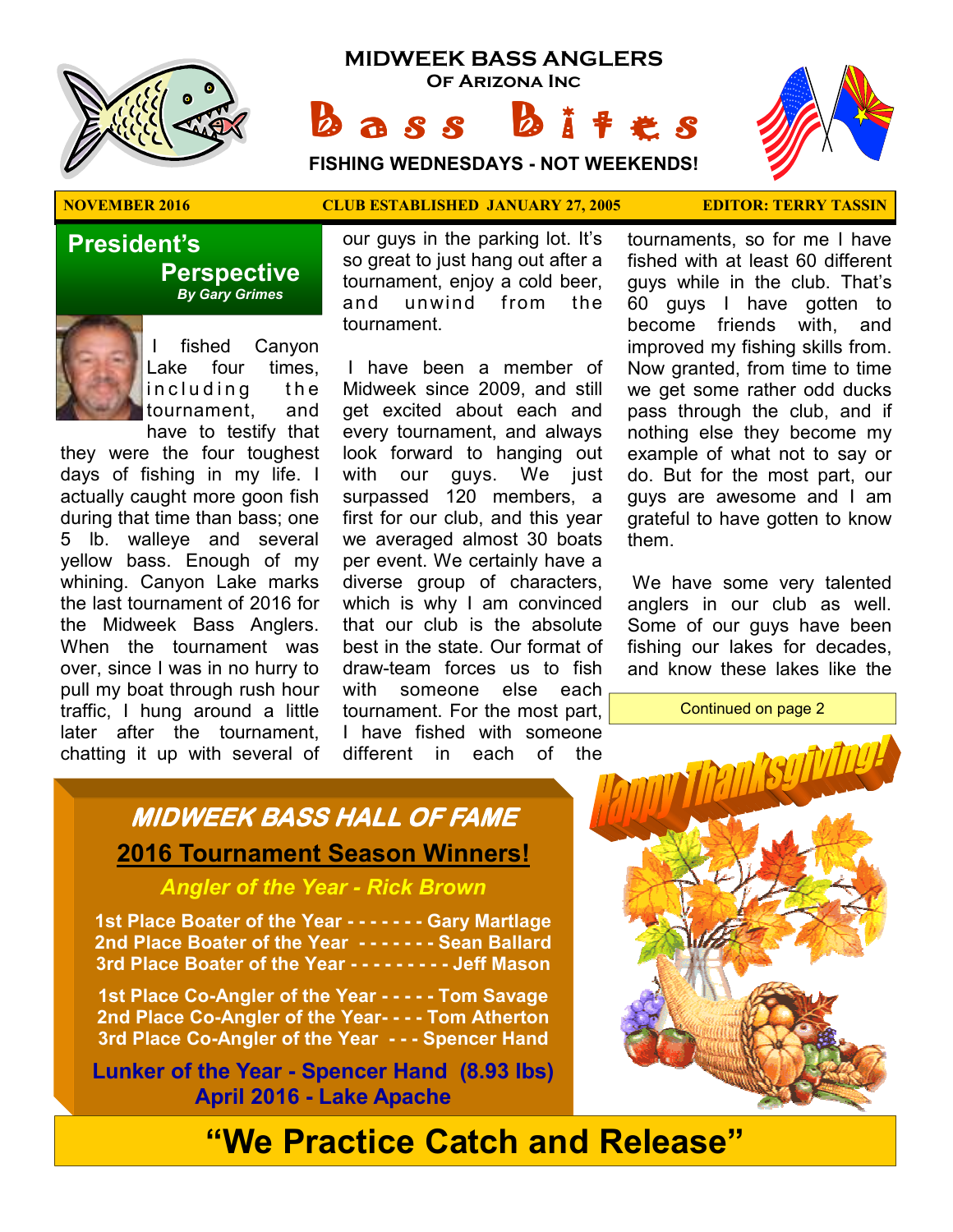#### Page 2

back of their hand. I just love it when they share their knowledge a bit of underwater lake structure that I didn't know about, and listen to them share the story of the time when they caught a toad on that spot. Or when they show me a new lure that is not locally available, or they customize a certain way, or their retrieve is something different. I can honestly say that I have gathered a new nugget of fishing knowledge at every tournament. For you newer co-anglers, you will not find a quicker way to improve your skills as a bass angler than fishing in Midweek.

 I want to thank each and every one of you for your participation this past year, you are one of the reasons our club functions so smoothly. As this year winds down, consider how fortunate we are to still be able

## **Next Meeting Next Tournament**

Our next club general meeting is scheduled for **Wednesday, 7 December**  starting at 8:00 AM, at **Deer Valley Airport Restaurant**  (just one mile north of I-101 at the intersection of 7th Ave & Deer Valley Road). We hope you will come early and have breakfast together.

The first 2017 club point tournament is scheduled for **Lake Bartlett** on **18 January 2017.** Club launch headquarters and weigh-in location will be announced. Tournament hours are **Safe Light to 3 PM.** 

to regularly participate in a sport we likely began as a child. I wish you all the best and look forward to a great 2017.



**Tournament Report Canyon Lake November 16, 2016**  *By Terry Tassin* 

## **Rick Brown Skips Final Tournament Of The Year And Still Nails Down Angler Of The Year Title.**

 Drop shots and jigs were put to extended use by those who caught fish. The final club points tournament of this year started off at 6:35AM with boats heading up river, down river and all points in between. The tournament weather was great but cool with water temps around 65 degrees in most of the lake, but decent size fish were hard to come by; in fact any bass was hard to come by. All fish were released back into the lake to live and fight again another day.

Now lets hear from our winners.

## **Team David Baca & Todd Gentner Wrap Up 2016 Season In Big Way**

 Taking home **1st Place,** Team **Dave Baca & Todd Gentner**  caught the winning creel of five bass weighing 22.13 lbs. Dave's 6.56 lb bass earned the team **1st Place Big Bass** honors and an additional \$270 for the **5 lb Pot** prize.

**Dave Baca:** First of all I want to thank Todd Gentner, my coangler, for taking the time and being up late the night before to get his boat ready and bringing it to the tournament after we had mechanical problems with mine the day before. He also did a great job with a drop shot rig to add to our weight. Our plan after pre-fishing was to head to some spots we found fish on in the lower river and I would throw my jig and pig and he would drop shot to help fill a limit with smaller fish. That plan worked better than I expected as his "smaller fish" were three to four pounds. Within about five minutes after arriving at our first spot, our big fish of six and a half pounds hammered my jig and Todd got a four on his drop shot. Within a couple of hours Todd boated two more nice fish there and after we moved to another area about a half mile away I got another six and a half on the jig and pig. All of our fish were very shallow in the rocks mostly from one to three feet deep. The weather was great, and we shared our area

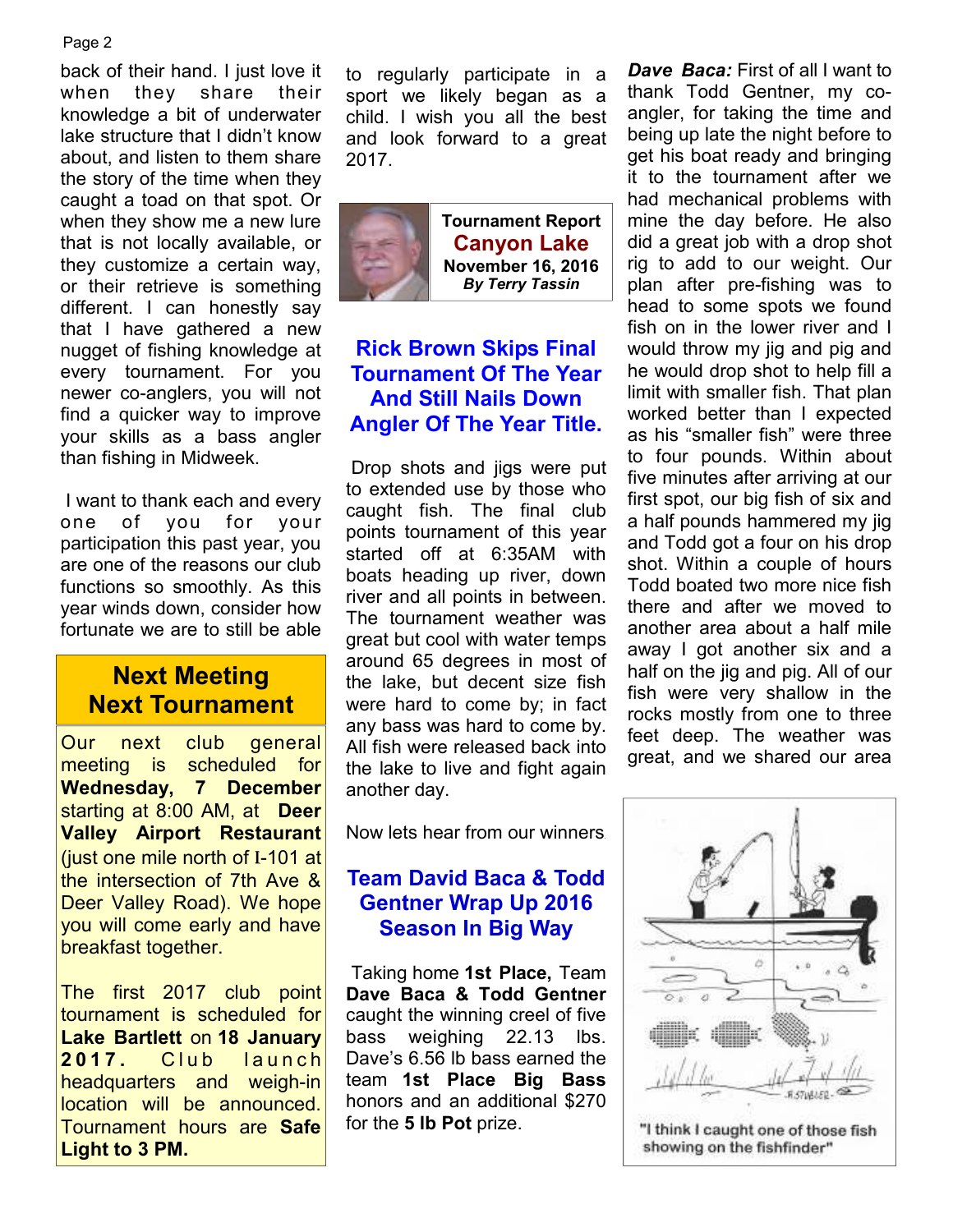

*1st Place Overall & 1st Pl BF David Baca & Todd Gentner* 

with a couple of bighorn rams most of the morning. We also got to see up close a three or four pound largemouth trying to eat my jig off a limb it was stuck on in eighteen inches of water right under the boat. It was so interested in that jig that it did not even know we were there right above him. The jigs I use are my own ties and are poured and painted by Lou Hirlemann. Thanks Lou. I am working on having them hand tied and done by some local special needs people here in Prescott Valley that could use the extra money, Therefore, if any one is interested, I can fill some of the requests for purchasing these jigs. I will have more details on this in a few weeks.

*Todd Gentner:* Wow, what a

#### **Membership**

As of November 18, 2016 the Midweek Bass Anglers of Arizona consists of 122 active members.

grind that tournament was. I was paired with David Baca for the second time, and again I learned a wealth of knowledge. After being towed in with boat troubles during pre-fish, we felt we had established a pattern. So I raced into town and picked up my boat, and we were back in the game. We spent all day way up the river. We went back to back, our big fish coming off a jig and pig (yep - the pork kind) weighing 6.56. Then while David adjusted his lure, I caught a 4.8 on a drop shot (Margarita Manipulator). So within the first 10 minutes of the tourney we had a solid 11 plus pounds in the boat. Then reality set in and fishing slowed down. We picked up a couple more drop shot fish and another 6 plus pounder later in the day. But we had only five bites all day, and those were the only fish we caught. Nerve racking, thinking everybody was catching fish and culling while we stressed about upgrading. The moon and stars were aligned and we ended up okay. I want to give a shout out to the club as a whole; what a great group of guys. The camaraderie and support for one another speaks volumes.

## **Team Martlage & Stanton Spoon Way To 2nd Overall**

 In **2nd Place** the team of **Gary Martlage & Jason Stanton**  weighed five bass for a total weight of 12.57 lbs.

*Gary Martlage:* It was a pleasure to fish with new club member Jason Stanton. He was very energetic, and asked many questions about the club. It was refreshing to see such enthusiasm in a new member, especially since we had a long, not so productive day in which to talk. He was eager to learn, and I hope he continues to participate in club activities.

 Our day was simple; I told Jason we would be spooning all day! Except for a few casts with a Sammy early in the morning, we did not put down our spinning rods all day. Our bite was with a Rapala Jigging Spoon. Most of our bites came from a 40 foot drop into 60 feet. We culled 4 or 5 fish during the day. The 10 pound Flathead catfish came from 56 feet of water on the spoon. We were dismayed when he showed his ugly head, as he fought like a bass, and I was hoping to see a BIG dark line on the side of the fish! We had a great time on the water; just wish the bite was better for us, and the majority of the club.

 As the season closes out for 2016, I would like to thank all my co-anglers this year for

## **NOTICE!**

#### **Changes to Club Bylaws & Tournament Rules for 2017**

All proposed changes were voted on and approved at the 2 November meeting. All changes will become effective on January 1, 2017. Copies of the approved revised bylaws and tournament rules will be provided to all members by email.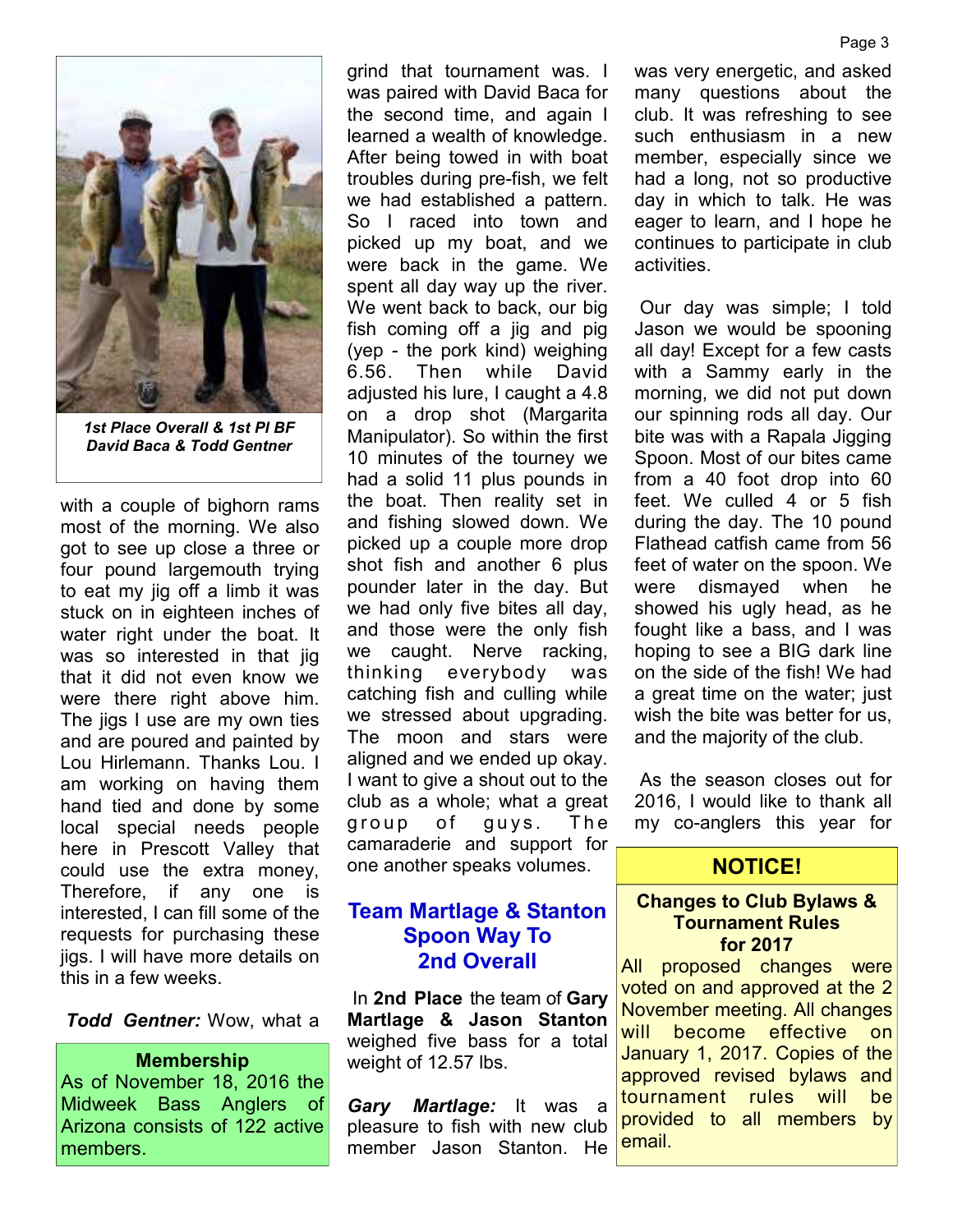Page 4



*2nd Place Jason Stanton & Gary Martlage* 

some unforgettable moments on the water. I have fished a long time, and have to say I have created some very fond memories with the members of MBA. We have a STELLAR club; let's keep it going in 2017!

*Jason Stanton:* As this was my very first boat tournament ever and I had not fished Canyon from a boat in over 2 years, I would like to thank my boater Gary Martlage for a lot of reasons. He told me on Tuesday we would be spooning for bass. I have

#### **Tournament Statistics**

Fifty-eight men fished 8.5 hours each, bringing 61 bass to the scales for a total weight of 97.83 pounds with a 1.69 pound average total catch per fisherman. The average weight of each fish was 1.60 lbs. All fish were released back into the lake after weigh-in to fight again another day.

never caught a bass deeper than 20 feet, so when we pulled up and the graph said 40 to 60 feet, I was a little out of my comfort zone. Luckily, I had a great teacher who had mastered his technique and was kind enough to share it. We got to a bend in the river and focused on the breaks or depth changes. We dropped our lines and began "jigging" for bites. Our first bite was a 1 pound white bass that we put in the live well for the Goon Fish. Moments later Gary started a small feeding frenzy landing a couple of decent keepers. I followed it with a 3 lb bass and he added another couple of keepers to make our limit. We actually caught 8 total bass including my 4 lber. Gary then hooked into what seemed like a monster. He was fighting just like any trophy bass would for about 5 to 10 minutes. Then I saw the fish and let Gary know he had a good flathead on. We were both surprised and a little disappointed with this fish. We had another boater nearby verify and watch as we weighed the fish to be exactly 10 lbs and was then released. Gary added another Bass that allowed us to cull a small 1 lb bass. Then just like it started the bite was over. We had solid action for almost 90 minutes in a 100 yard section of the river. Then we tried a few other spots but no luck. We were definitely in the right place at the right time, and thanks to Gary we were using the right technique. I had a blast in my first tournament from a boat and am excited to see what 2017 brings.



*3rd Place Tom Atherton & Fred Krumsiek* 

## **Team Tom Atherton & Fred Krumsiek Work Shallow And Take 3rd Place**

Team **Atherton & Krumsiek**  weighed five bass for 8.01 pounds and took home **Third Place** honors.

*Tom Atherton:* Fred Krumsiek and I started the morning fishing in an area over by the bridge. I caught our first fish there on a dark colored spinner bait; that fish was a little over two pounds and came out of about six feet of water. We then fished other points around the main lake where Fred caught a 4.24 pounder on a Senko. The bite was tough so we headed up the river and managed to catch 3 more smaller fish; 1 on a drop shot, and 2 on a spinner bait. We went back to the main lake area and graphed some fish deep in 65 feet of water. I dropped a spoon on them and hooked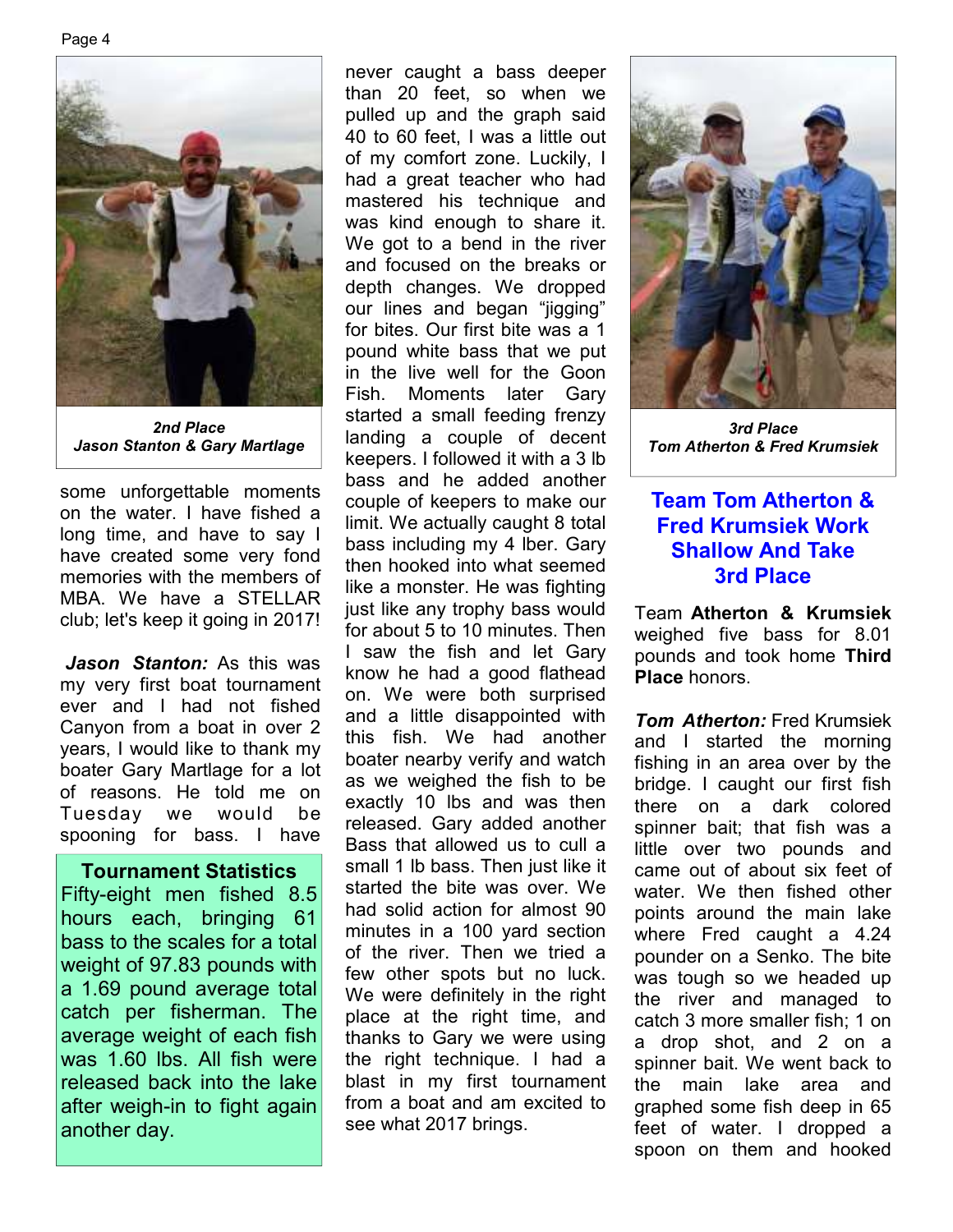one which turned out to be a yellow bass. I had a great time fishing with Fred. We fished hard to catch those 5 fish!

## **Team Gary Senft & Kyle Campbell Mix Things Up For 4th Place**

Taking home **4th Place,** Team **Senft & Campbell** weighed five fish for a total weight of 7.12 lbs.

*Gary Senft*: As my traveling partner Bob Jolly and I were riding up to Canyon Lake together we were joking we should have gone to Lake Bartlett; at least we would catch some fish.

 My team partner Kyle Campbell and I pre-fished but it was very tough. Kyle and I had to really mix things up to catch fish. We didn't have a problem catching little fish on a jerk bait at all. So we started flipping into the grass and weeds. Kyle

caught the first big one then I caught the next one deep on a Texas rig brush hog. Kyle caught our last good one on a spoon. I did catch a couple on drop shot rigs. We caught a total of 15 bass. Thanks Kyle for making this a good day on the water - you are a good stick. You guys that are on the weight-in team do a really good job.

*Kyle Campbell:* First I want to say fishing with Gary was great! We worked well together and had a great time on an overall tough day. We both did our own pre-fishing and landed on the idea of punching the grass and jerk baiting near it would be the best idea. At first light we started across from the marina where I landed about a 2 pound bass punching the grass with a 1oz Tungsten and shad style bait. We moved down towards the camping area and Gary pulled in 2 more fish out of the grass using a small jerk bait. We then moved to a hump in



*4th Place Gary Senft & Kyle Campbell* 

the main lake where we graphed a lot of fish and picked one more up on a brush hog. Around noon we went into the river and started to fish patches of reeds. We then caught 10 or 12 small fish but nothing worth while. At the end of the day we fished the camping area again where I



## **The Rules**  *By Gary Grimes*

Two items I would like to discuss in this edition of the rules:

**Encroachment** – our rules have no provision regarding encroachment. Our rules do state, however, that anglers are to follow "high standards of sportsmanship and courtesy." This simply means that you should try not to do something that offends another member, which means of course that you have to stop and consider where they are fishing, what their trajectory is, and allow them a reasonable opportunity to continue. Nobody likes being cut off. That being said, when you are fishing a spot, do not expect any type of ownership zone of the water you are fishing, as we have no encroachment rule. You have the right to fish the spot you are on, but not the right to expect to own water you are not presently fishing, even if that spot is only 200 yards down the bank. Sportsmanship and courtesy are like common knowledge, it may be common to you, but do not think it is common to others. Work it out please. When in doubt, deferring to the other angler is always a safe move.

**Property damage** – From time to time, someone causes damage to another's property during one of our tournaments. Our rules state that the person who causes the damage is responsible for making good on the repairs. If damage occurs, please attempt to work out the problem in a fair manner between yourselves.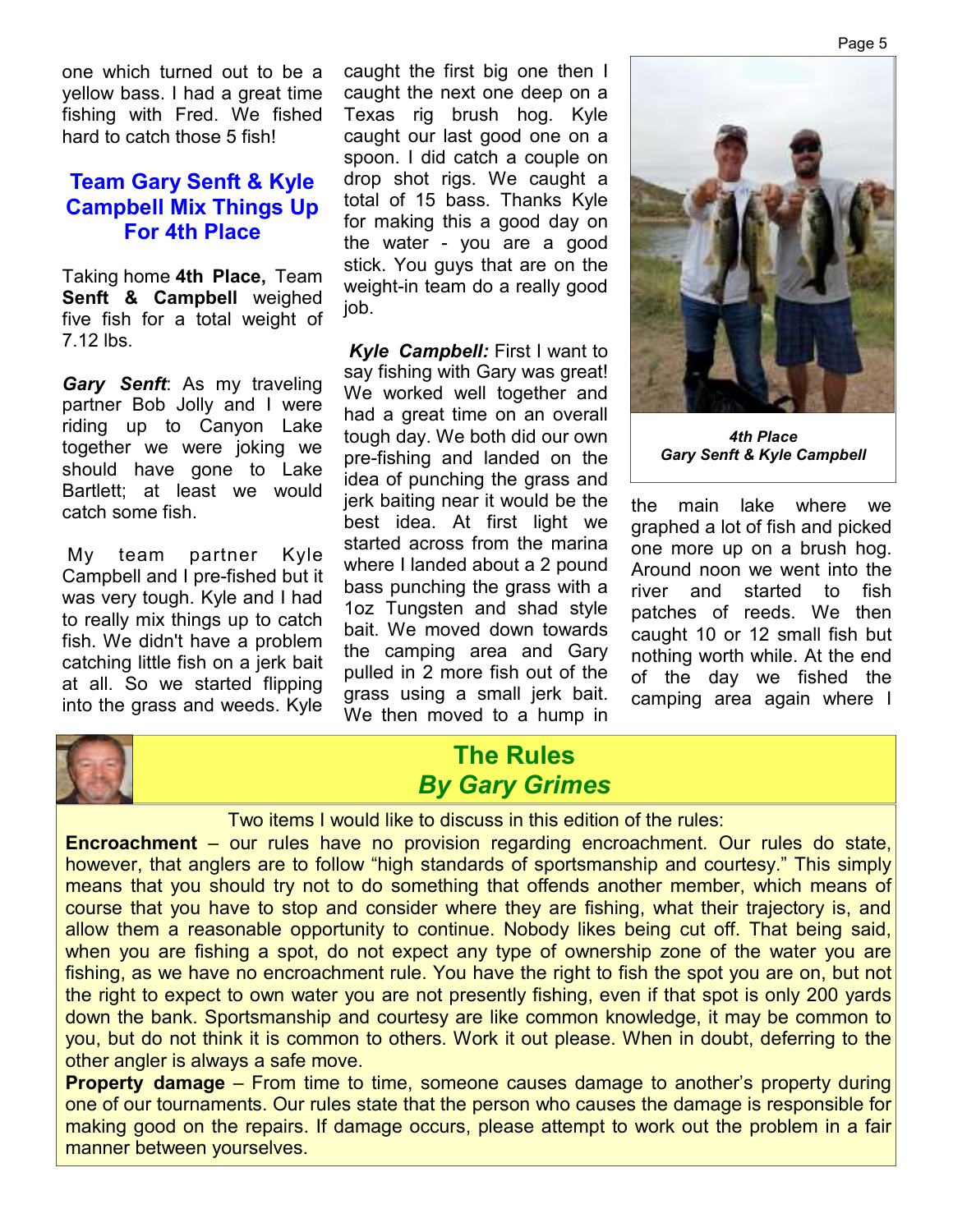Page 6

hooked into our biggest fish while throwing into a boil of shad and bass.

## **Team Jolley & Coplan Chatter Bait Way To 5th Place Overall Finish**

Taking home **5th Place,** Team **Bob Jolley & Doug Coplan**  weighed five fish for a total weight of 6.38 lbs.

*Bob Jolley:* I didn't get an opportunity to pre-fish with Doug and I was kind of glad because Doug didn't get a bite when he pre-fished on Tuesday. I had pre-fished with Gary Senft on the previous Friday and we only caught two small fish each. So going into the tournament Doug and I were unsure on where to start and what to use. We thought we would start in either the bridge area or the grass on the east side of the main lake. Sitting in the boat before take off we both said let's go for the grass.

 When we got to the cove on the east end I started throwing a top water bait and had two blowups but the fish would just knock the bait out of the water, but it did tell us there were fish in that area. Doug started with a jig but couldn't get bit so the both of us started throwing chatter baits. Doug hooked our first fish with his custom chatter bait and I soon followed up catching a dink not much bigger than my chatter bait, but we had two fish in the boat and we had most of the day left to add to our small bag. After we left the cove we spent several hours fishing all over the main lake without another bite



*5th Place Bob Jolley & Doug Coplan* 

With a couple of hours left we headed back to the cove where we had started the day and I caught our third fish on a drop shot and soon after Doug landed our biggest bass (2.02 lb.) of the day on his chatter bait.

 Now we had four in the boat and we were feeling a little better about the day and we decided to fish the last hour in an adjoining cove. With 45 minutes left in the tournament I hooked our fifth fish on a drop shot (morning dawn of course) and with thirty minutes left we decided to fish our way back to the ramp following the buoy line fishing in the grass. Doug switched to a Carolina rig with a chigger craw and as soon as he threw it out 'bang' he caught our sixth fish which thankfully culled out the dink.

 As most of us found out it was another tough day on Canyon. We scratched for every bite and we were fortunate to finish

in the money. I had a great time fishing with Doug and learned some new techniques which is one of the great benefits of fishing with the Midweek Bass Anglers. Another great benefit is making new friends and having a great time on the water which I did with Doug and I hope we hook up again as partners.

 Thanks to the weigh-in team for another great job and thanks for the hot dogs which really hit the spot. And a special thanks to Terry Tassin for helping me inch the trailer out of my parking spot where I was blocked in by a couple of 'bozos' who, of course, were not from our club.

## **Team Geoffrey Green & Tony Medina Enjoy Day In The Sun And Win 6th Place**

 In **6th Place** the team of **Geoffrey Green & Tony Medina** weighed four bass for a total weight of 5.43 lbs. Thanks to **Geoffrey's** 4.82 lb bass they also took home **2nd Place Big Fish** honors.

*Tony Medina:* The team of Tony Medina & Geoffrey Green took home 6th place honors with a 'whopping' limit of 5.43 lbs, which included our 4.82 lb Second Place Big Fish which Geoffrey caught at midmorning on a dropshot and a red worm.

 We started our day down by the first bridge area which seemed to be a popular choice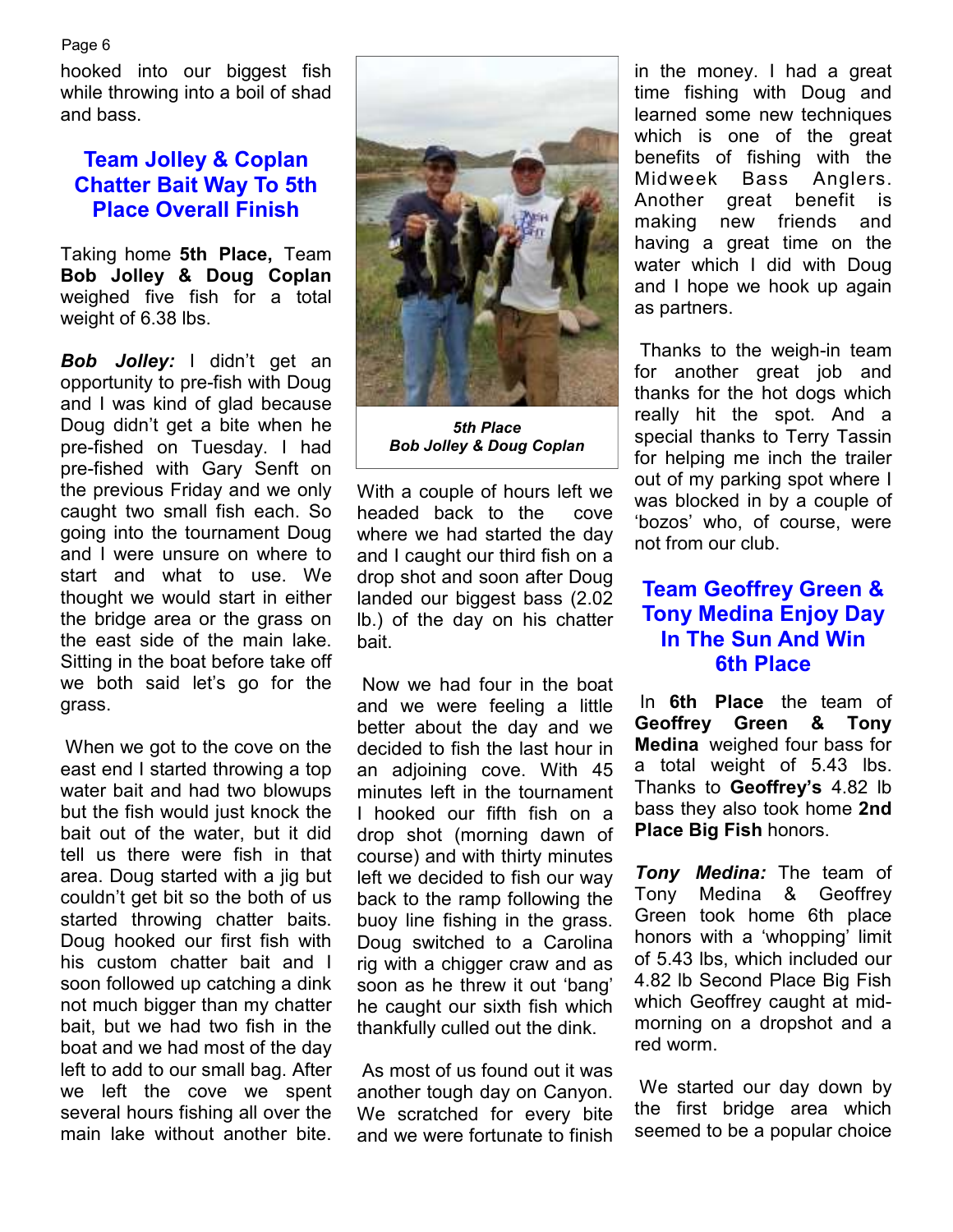

*6th Place & 2nd Pl Big Bass Geoffrey Green & Tony Medina* 

for most of the field. We started the morning throwing top water lures and reaction baits but to no avail, so we moved around that lower basin area eventually fishing by the dam, where Geoff caught his big fish on a dropshot. It took us a couple of hours to finally catch a fish, but it was a super fish on a really tough day. The fish put up a good fight, Geoff realized right away he was a big fish and wisely backed off his drag to try to wear him down and it worked just fine as he was able to bring it up right to the waiting net, and the hi-fives began.

 We fished the rest of the day running up the lake throwing every thing we had in the boat. I was able to pick up four 'rats' to show for our day's efforts. I threw the first one back because I thought it was too small, but after the other three I caught were about the same size I kept them all. I caught my

fish on a small crankbait.

 I really enjoyed fishing with Geoff; it was his first Midweek tournament. He's a good fisherman and we had some great conversations. I am looking forward to drawing him again.

 Overall, it was a pretty good day. Congratulations to all the winners, especially Dave Baca and Todd Gentner with their amazing 22.13 lb bag on such a tough day.

*Geoffrey Green*: My first attendance at an MBA meeting was the November meeting where I met a lot of nice friendly and welcoming people. I also signed up for my first tournament with the group and was co-angler with Tony Medina who was also at the meeting. We met each other after being paired for the November tournament and discussed pre-fishing strategies. Although Canyon Lake would not be at the top of my list for any fishing event, I did go on several fishing trips before the tournament date. During pre-fishing trips I spent most of my time off points in the main lake and on structure up the river where I caught several fish on drop shot and jerk baits.

 When Tony and I started in the tournament we headed down to the bridge area and started casting jerk baits and other assorted surface lures. As the sun rose in the sky there were fish breaking the surface all around us, most seemed small but there were several large fish mixed in. However, we

caught nothing on surface oriented lures which was extremely frustrating. We then moved closer to the dam area and I switched to drop-shotting (DS) as the fish breaking the surface subsided – and we still didn't catch much anyway!

 We fished the south shore as we trolled eastward to the dam barrier arriving at the barrier at around 10 AM. At the east end we spent some time casting near the barrier. Just as we were discussing moving locations I had an extremely light hit on my drop-shot red bottom hopper worm in about 30 feet of water. When I fish DS I use a technique where I vibrate the bait at high speed and then let it rest  $-$  it's at the resting time when I catch almost all fish on DS. This time was no different; as I set up for the next vibration it felt stuck on the bottom and almost immediately pulled back on the bait after I set the hook. FISH ON! He put up a pretty good fight and I knew he was a nice fish because in my experience larger fish strike the bait with less force than smaller fish. The first sight of him was about 6 feet under the surface and confirmed my thoughts that he was a nice size fish. Tony was ready with the net and after several runs by the bass, with me adjusting the drag, the fish was ready to be brought in. We got him in the boat and into the livewell without delay and started looking for his friends. While the fishing was tough it was a nice day.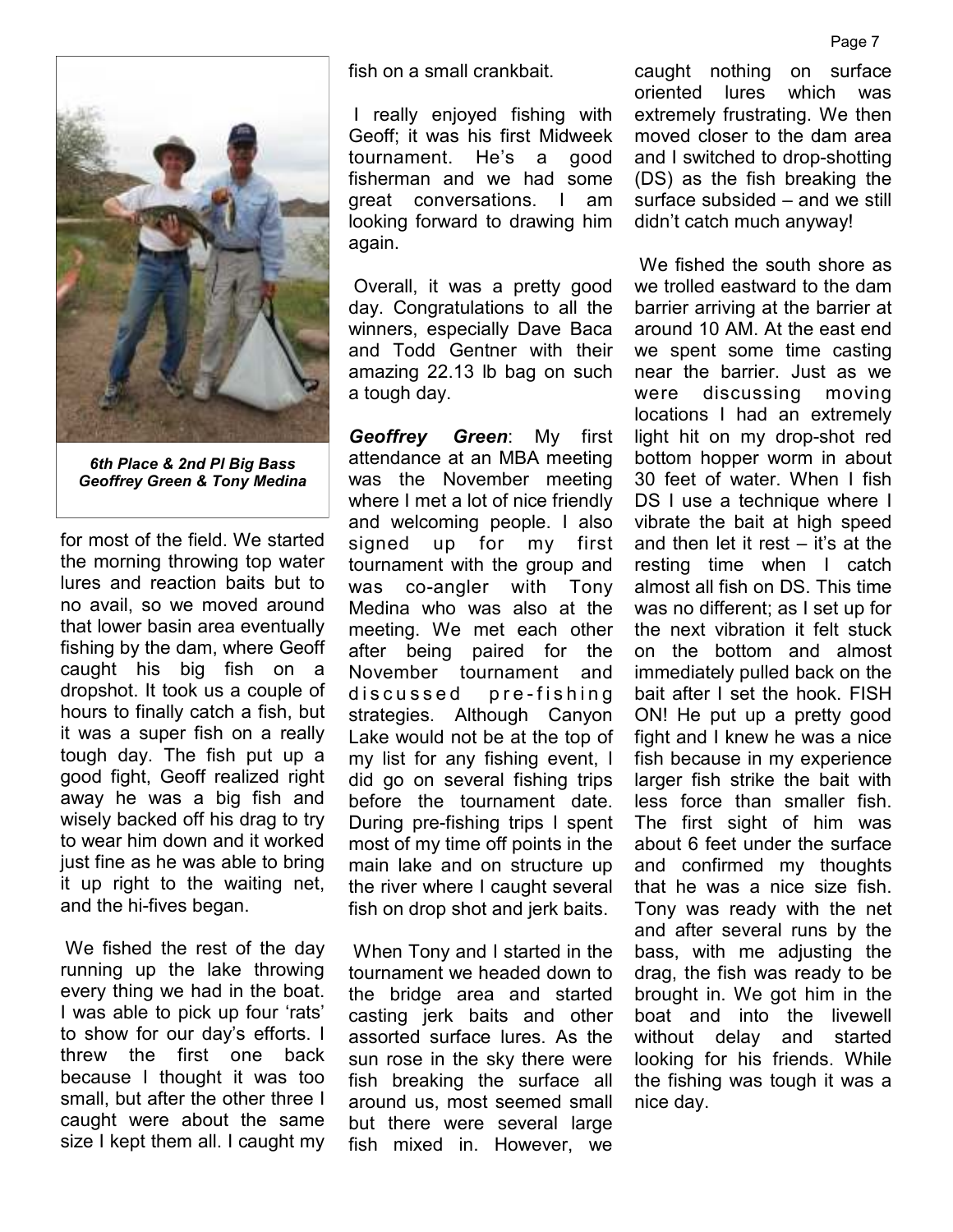



**Weighing-In**  *By* **Jack Hughes, Tmx Director**

 The end of another tournament fishing season concluded with the closure of scales at Canyon Lake. In my judgment it was another A+ year and proof again that someone always finds quality fish on any given day.

 Having served 21 years in the military I have enjoyed some great teams. I can honestly say Midweek Bass Anglers has to be right up there as one of the finest groups I have ever been associated with. When you consider our difference in backgrounds, careers, education, ages, fishing skills and individual likes and dislikes and that we all get along that in itself is amazing. I have witnessed on many occasions two fishermen in our camps of different back grounds and ages coaching each other on how to win and catch fish. Egos are left at home, except maybe at the poker table.

 When a member or someone in his family is ill, MBA members respond as if it is one of their family members. Since MBA has grown as a family why am I not surprised.

 I would like to thank every member who participated in each tournament for your help, sportsmanship, and what each of you contributed to make our club the best in the state. This year we had a significant growth in membership and we managed, with a lot of help, to only leave one member "on the shore" who wanted to fish.

 The weigh-in team of Gary Martlage, Spencer Hand, John Milkint, Tom Savage, Nick Wampach and of course Terry Tassin performed magnificently this year. The team did not have one complaint registered against any of them during the entire year, **WELL DONE GUYS!** A special thanks goes to Sean Ballard who always seems to be my fill-in for every task when I need someone from weighing fish to helping launch boats. If I missed anyone who helped out I apologize.

 The list of contributors who helped on BBQ's was also very long. First, on my list is our president Gary Grimes who always works hard at every BBQ. Others that stand out, but not all, are Greg Prather, Gary Asmus, Lou Hirlemann, Gary Martlage and of course Rusty and Christine Murdock who always go way beyond all others for our Apache BBQ.

 I want to thank you all for your behavior towards the occasional person on the lake who does not like tournament fishermen or is obnoxious on the ramp. For ignoring the skiers who can only ski in your favorite fishing area or the guy with the Wave Runner who insists on circling your boat all day long.

 This past year we experienced more than usual medical emergencies. I want to thank all of you who have stepped up to provide quality first aid and helped a fellow member who was experiencing a problem. In most cases the first aid provided left little for the first responders to do when they arrived. I also want to thank Tom Alauria and John Hawkins who wanted to make sure they could help a fellow member if needed and attended the Red Cross Training course.

 Finally, in my opinion, the Board of Directors is as good as any in the state. I give great credit to them for developing policies, procedures and budgets and excellent communications with all members that have resulted in our growth and recognition as an excellent bass club who also supports the future of fishing in Arizona.

**Editor's Thanksgiving Log by Terry Tassin** 

 November is the month we celebrate Thanksgiving. The tradition of the Pilgrims' first Thanksgiving is steeped in myth and legend.

 Now Thanksgiving is the fourth Thursday of November. This was set by President Franklin D. Roosevelt in 1939 and was approved by Congress in 1941, who changed it from Abraham Lincoln's designation as the last Thursday in November, which could occasionally end up being the fifth Thursday and hence too close to Christmas for businesses.

As you celebrate Thanksgiving, please remember our troops who are serving in defense of our country in many overseas locations.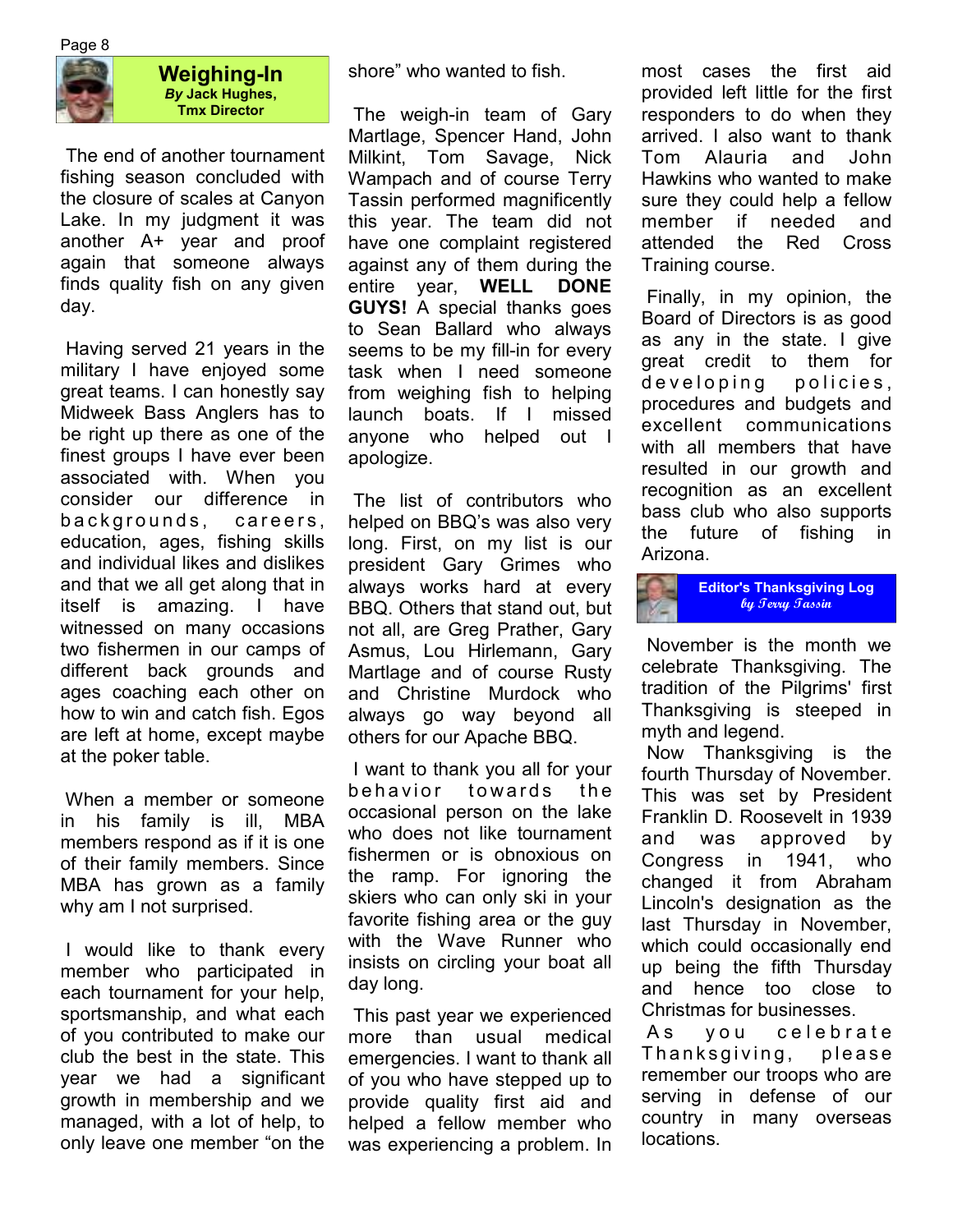# Photo Scrapbook - Canyon Lake- November 16, 2016





**There she goes!**